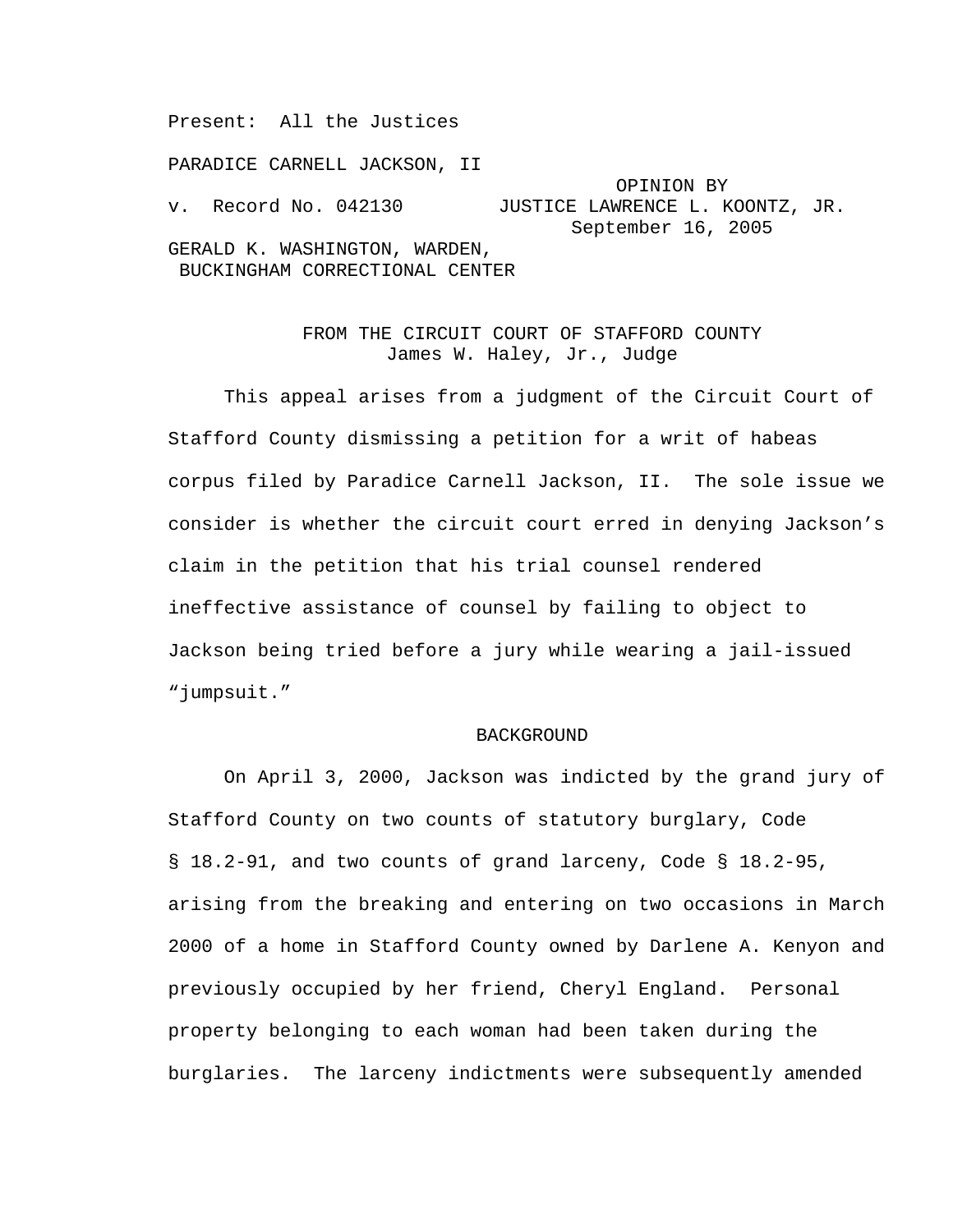to charge Jackson with the felony offenses of petit larceny, third or subsequent offense under Code § 18.2-96.

While he was being held in jail awaiting trial, jail personnel misplaced Jackson's civilian clothes. Jackson unsuccessfully attempted to utilize the administrative procedures of the jail to have his clothes returned to him or to be compensated for their loss prior to his trial. Jackson was advised by the jail superintendent that the staff was attempting to locate his clothes and that upon his "release or transfer" he would be compensated for their loss, if still missing at that time.

Jackson also discussed with his court-appointed counsel his desire to obtain civilian clothes to wear during his trial and, in that regard, advised counsel to contact his mother. Counsel "made several attempts to contact [Jackson's] mother, but never received any response from her." Jackson was ultimately tried on the indictments before a jury in the Circuit Court of Stafford County (the trial court) beginning on April 12, 2001. The record of Jackson's jury trial does not contain a description of the jail-issued jumpsuit that Jackson wore throughout his trial. It is not disputed, however, that the jumpsuit was readily identifiable as jail clothing. Additionally, it is undisputed that Jackson's counsel did not object to Jackson being required to appear before the jury in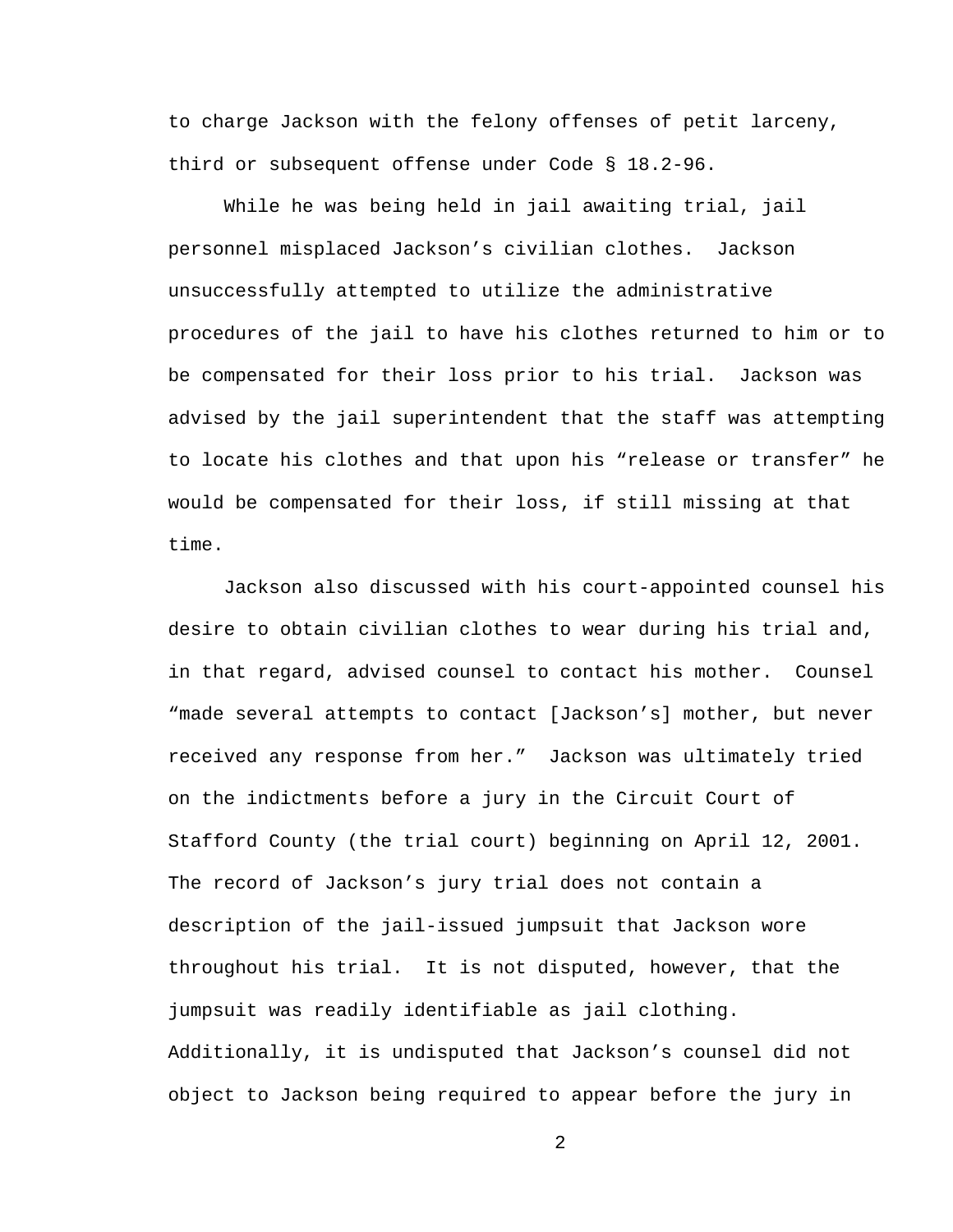the jumpsuit, request a cautionary instruction from the trial court, or seek a continuance of the trial so that Jackson could obtain civilian clothes to wear at trial.

During the trial, the Commonwealth presented a strong evidentiary case, although largely circumstantial, in support of Jackson's guilt of the charges asserted in the indictments. For purposes of our resolution of this appeal, a detailed summary of that evidence is unnecessary. Jackson's credibility as a witness in his own defense, however, ultimately became a critical issue to be considered by the jury.

The Commonwealth's evidence established that Kenyon, the owner of the home in question, lived in Alexandria and visited her home in Stafford County "approximately every two weeks." Until early in March 2000, she had permitted England to occupy the home. Kenyon's home was burglarized on or about March 9 and again on March 26. During this time, England was in the final stage of removing her personal property from the home to another residence where she then actually resided. Various items of personal property, including televisions, stereos, an answering machine, and a vacuum cleaner, belonging to Kenyon or England were taken during the two burglaries.

On the night of the March 26 burglary, neighbors observed "lights blink on" in Kenyon's home and then a vehicle leaving the driveway of the home without its lights activated.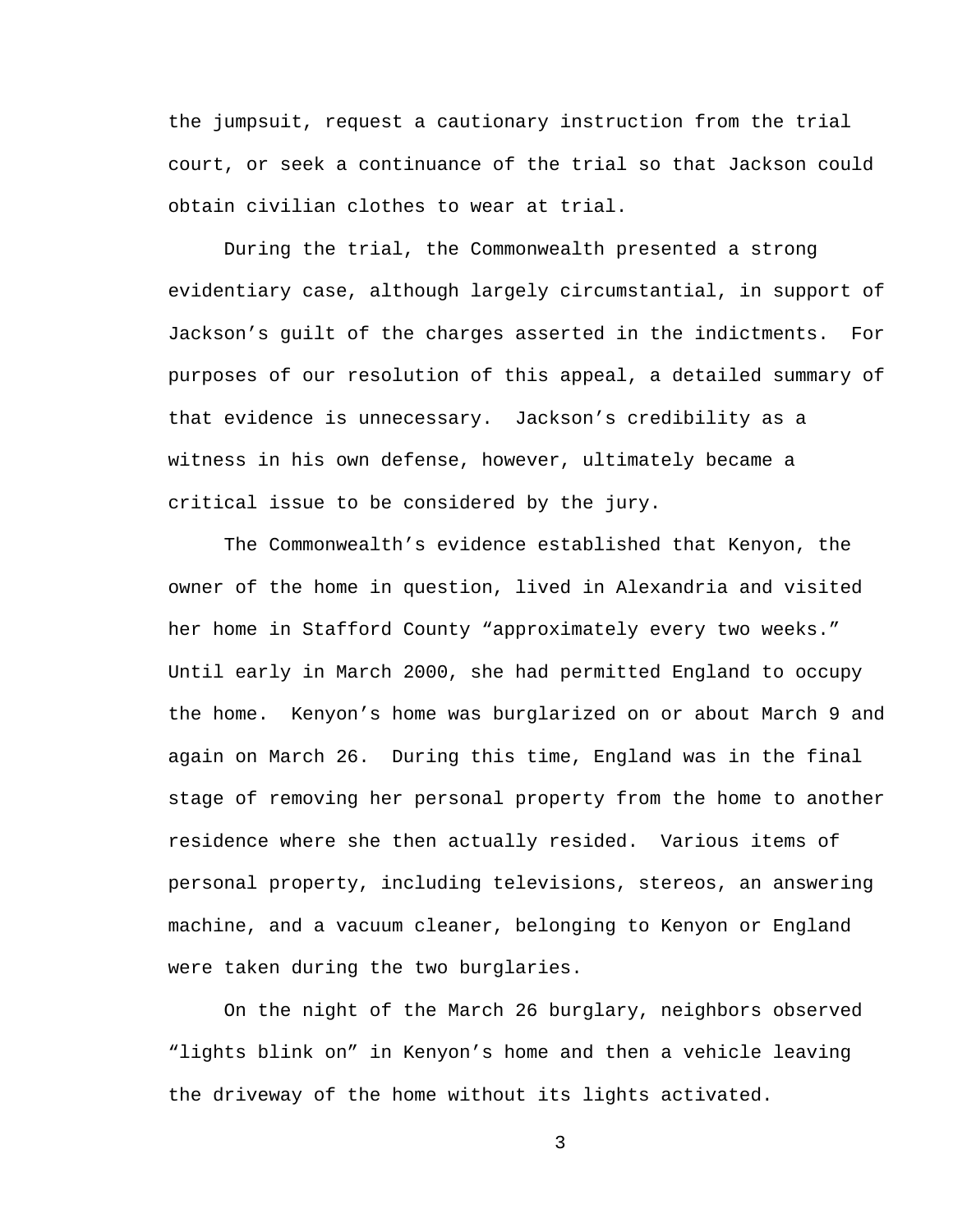Suspecting a burglary had taken place, the neighbors promptly contacted the local sheriff's department and provided a description of the vehicle and its license tag number. A deputy sheriff en route to investigate the possible burglary encountered the vehicle described by the neighbors. The deputy stopped the vehicle and questioned the three male occupants, including Jackson, who occupied the back seat. Property in the vehicle, subsequently identified as having been taken from Kenyon's home, was impounded. The three occupants of the vehicle were not arrested at that time.

In the course of investigating the burglaries, a sheriff's detective interviewed Jackson and subsequently found more property that had been taken from the home in his possession. It was further determined that earlier Jackson had pawned a television set that had been taken from the home.

Jackson testified at length at his trial, asserting his innocence of the charges against him. Essentially, he maintained that until the vehicle in which he was a passenger was stopped by the deputy sheriff on March 26, he was unaware that the burglaries had occurred and that the personal property in question had been stolen. He further maintained that he had only been to Kenyon's home on March 26 and at that time he did not enter the home although he thought that because it was unoccupied the property had been "abandoned." Additionally,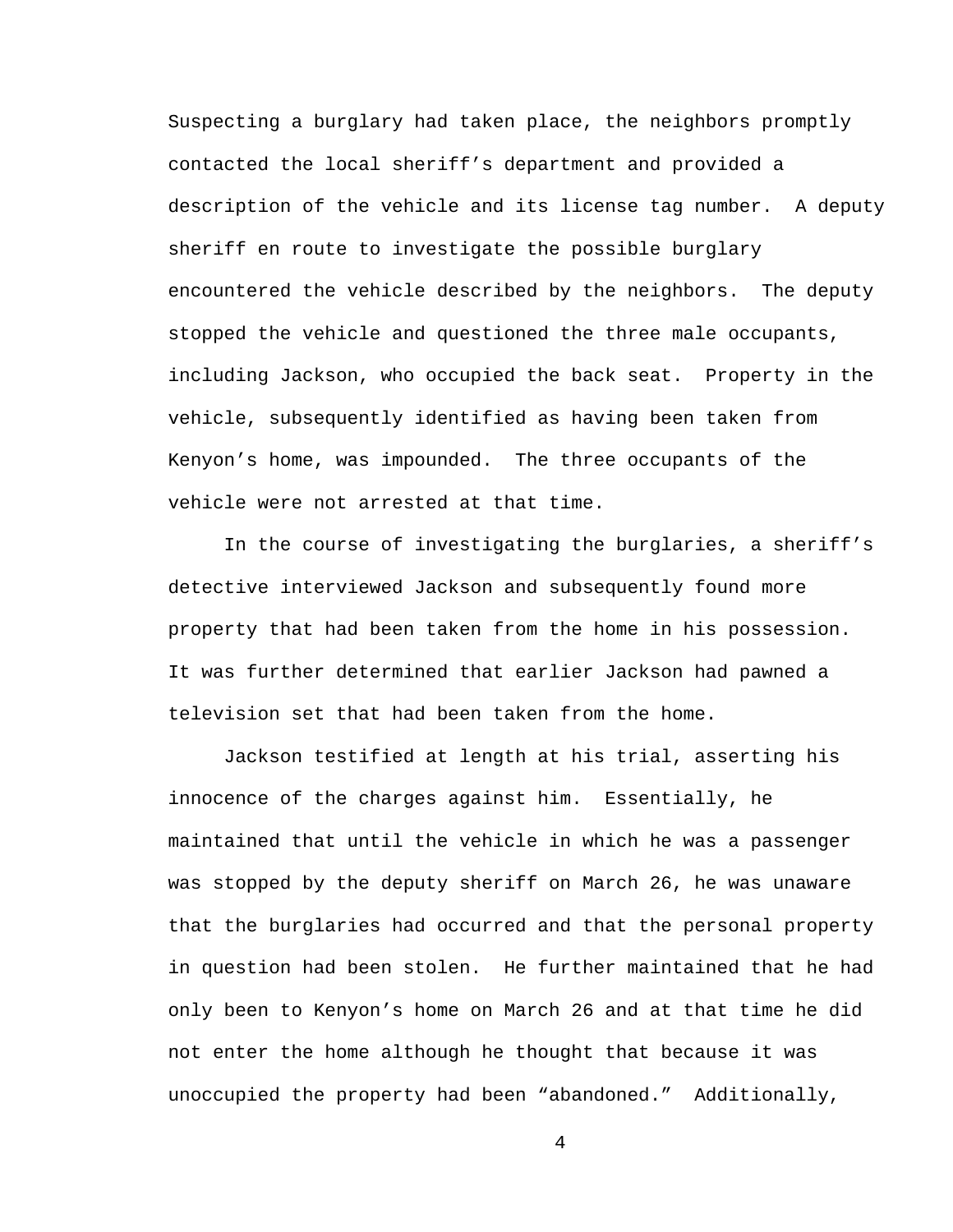Jackson maintained that he had mistakenly thought that the property he had pawned belonged to a friend who had asked him to sell it. In sum, Jackson asked the jury to believe that he was an innocent bystander to the crimes committed by his two  $companions.<sup>1</sup>$ 

The jury returned verdicts convicting Jackson of all the charges against him and recommended prison sentences of seven years for each of the burglary convictions and three years for each larceny conviction. Prior to his sentencing hearing, Jackson filed a pro se motion to set aside the jury's verdicts in which he argued, inter alia, that his counsel had been ineffective in "fail[ing] to object to [Jackson's] being forced to wear a jail issue jump suit before the jury." The trial court denied this motion and imposed sentence in accord with the jury's verdicts.

Jackson challenged his convictions on direct appeal to the Court of Appeals, asserting, inter alia, that in the trial court he had erroneously been compelled to appear before the jury in the jail-issued jumpsuit. In an unpublished opinion, the Court of Appeals affirmed Jackson's convictions, holding that the

i<br>Li

 $^1$  On brief, we are told by Jackson's habeas counsel that Jackson's companions had been convicted of these crimes prior to Jackson's trial. The Commonwealth did not call either of them as a witness at Jackson's trial.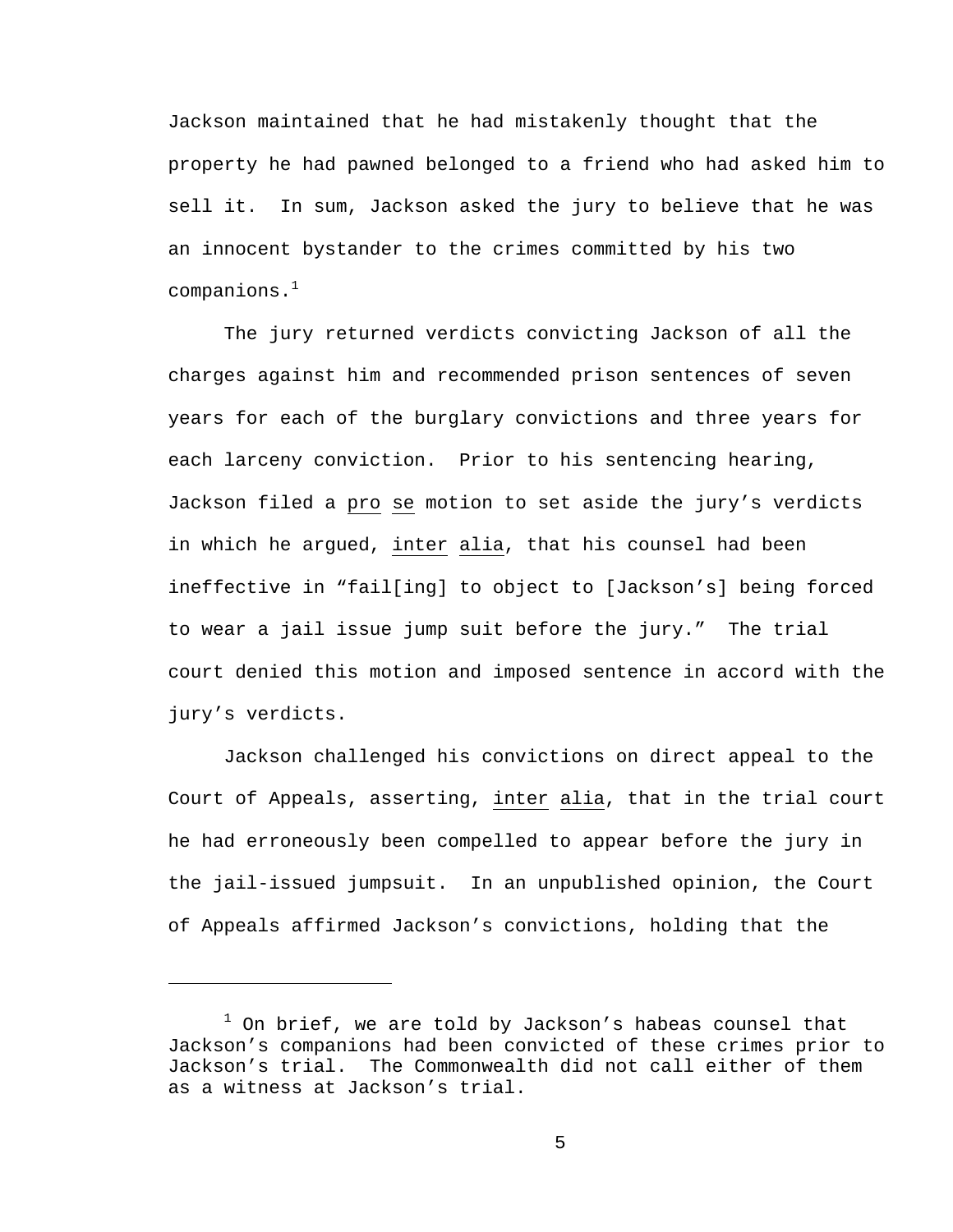issue whether Jackson had been improperly required to appear before the jury in jail clothes was barred by his counsel's failure to make an objection in the trial court, Rule 5A:18. Jackson v. Commonwealth, Record No.1675-01-4, slip op. at 2 (October 29, 2002). Jackson's petition for appeal to this Court was refused. Jackson v. Commonwealth, Record No. 022798 (May 28, 2003).

On October 14, 2003, Jackson filed a pro se petition for a writ of habeas corpus in the Circuit Court of Stafford County (the circuit court) against Gerald K. Washington, Warden of the Buckingham Correctional Center. In his petition Jackson asserted that his trial counsel had been ineffective in failing to object to his "being tried in front of a jury in a prison 'jumpsuit' after the jail lost my civilian clothes."

The Commonwealth, on behalf of the warden, filed a motion to dismiss Jackson's petition on the ground that Jackson's trial counsel was not "constitutionally obligated to object" to the fact that Jackson was required to wear jail clothes during his jury trial. The Commonwealth further contended that even if counsel's performance had been deficient, Jackson had failed to demonstrate any prejudice arising from counsel's deficient performance because there was no "reasonable probability of a different result at trial" had Jackson appeared in civilian clothes. In an affidavit from Jackson's trial counsel obtained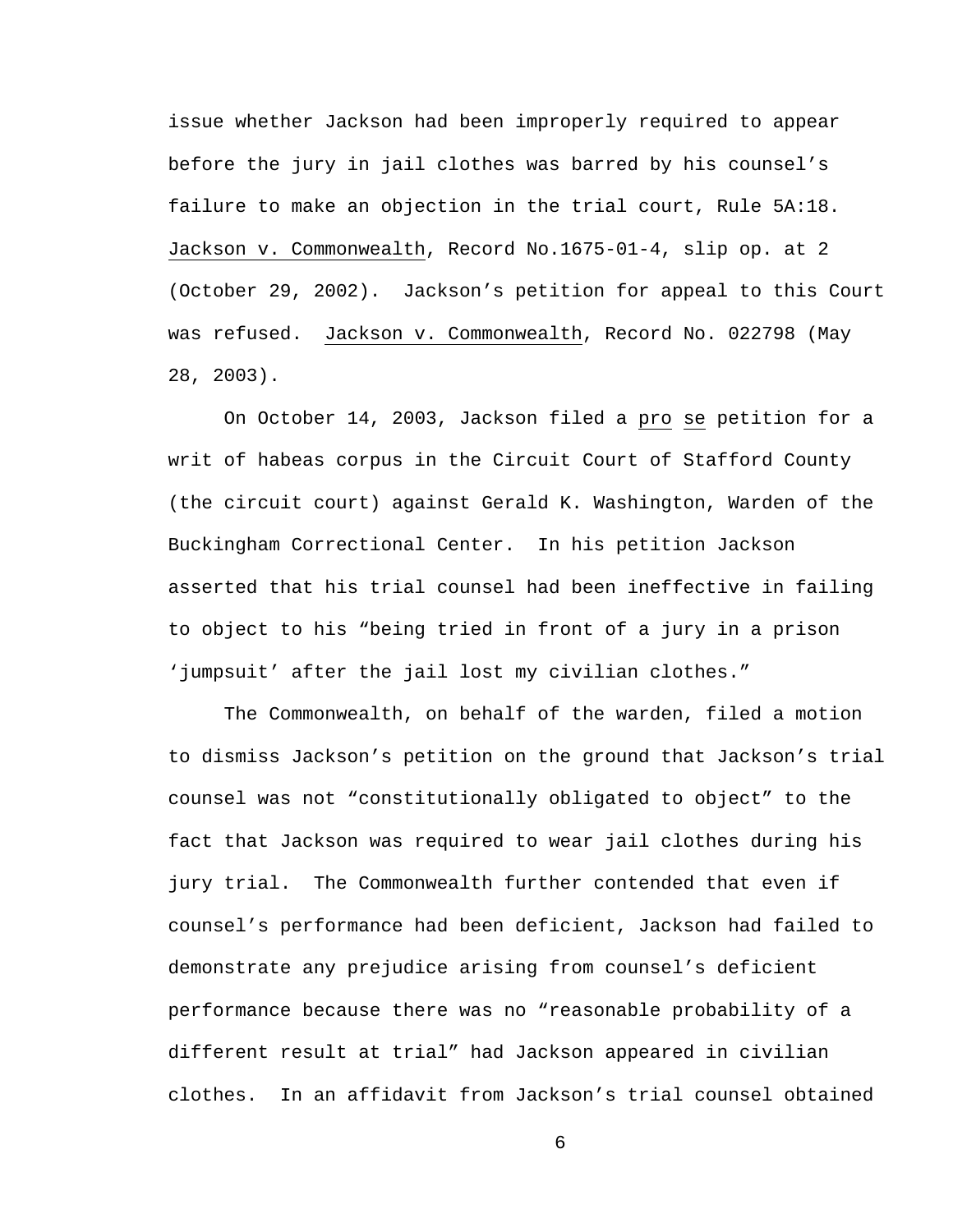by the Commonwealth in support of its motion to dismiss, counsel conceded that Jackson had expressed a desire not to appear before the jury in jail clothes, but maintained that at the time of trial Jackson "was most anxious to have these matters resolved quickly." Although counsel opined that Jackson's "appearance in a jail jumpsuit was not prejudicial nor did it . . . impact the jury's impression of [him]," she did not indicate that her failure to object to the trial proceeding under those circumstances was based upon a trial strategy.

The circuit court reviewed Jackson's petition on the record without conducting a hearing. As relevant to this appeal, in an order dated June 18, 2004, the circuit court dismissed Jackson's petition, finding that "trial counsel reasonably chose not to object to Jackson being tried in a [jail] jumpsuit" as a "tactical decision" which did not "prejudice Jackson within the meaning of Strickland [v. Washington, 466 U.S. 668 (1984)]." We awarded Jackson this appeal.

#### DISCUSSION

Beyond question, an accused, consistent with the constitutional right to a fair trial, may not be compelled to stand trial before a jury wearing clearly identifiable jail or prison clothes. Estelle v. Williams, 425 U.S. 501, 504-05 (1976). This is so because being compelled to appear before a jury in clearly identifiable jail or prison clothes may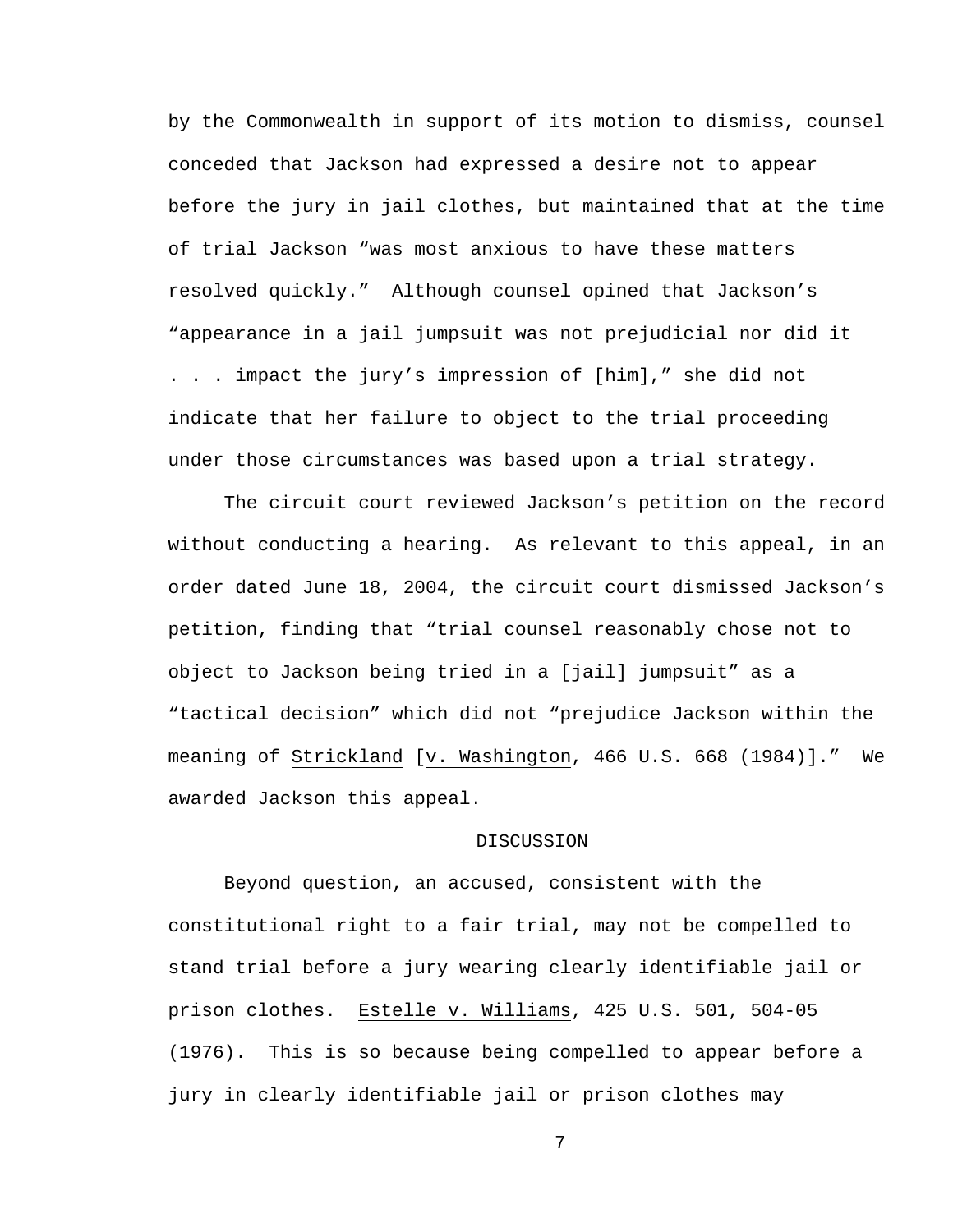undermine the fairness of the fact-finding process and, thus, violate the accused's fundamental right to a presumption of innocence while furthering no essential state interest. Id. Additionally, because "compelling the accused to stand trial in jail garb operates usually against only those who cannot post bail prior to trial [it is] repugnant to the concept of equal justice embodied in the Fourteenth Amendment." Id. at 505-06.

Whether an accused's due process rights have been violated turns on the determination whether his being made to appear before the jury in jail or prison clothes is the result of actual state compulsion, a determination the reviewing court makes on a case-by-case basis. Id. at 512-13. In the absence of a per se rule, it has been held in one case that when the accused's civilian clothes are lost while in the possession of the state, and he is not afforded the opportunity to obtain replacement clothes, the state effectively compels the accused to stand trial in prison clothes. Felts v. Estelle, 875 F.2d 785, 786 (9th Cir. 1989).

When the issue is raised in a direct appeal, however, courts applying Estelle v. Williams have generally held that if the accused did not formally object to standing trial in jail or prison clothes or otherwise make known to the trial court that he desired to wear civilian clothes during his trial, he was not compelled to stand trial in jail clothes. See, e.g., Smith v.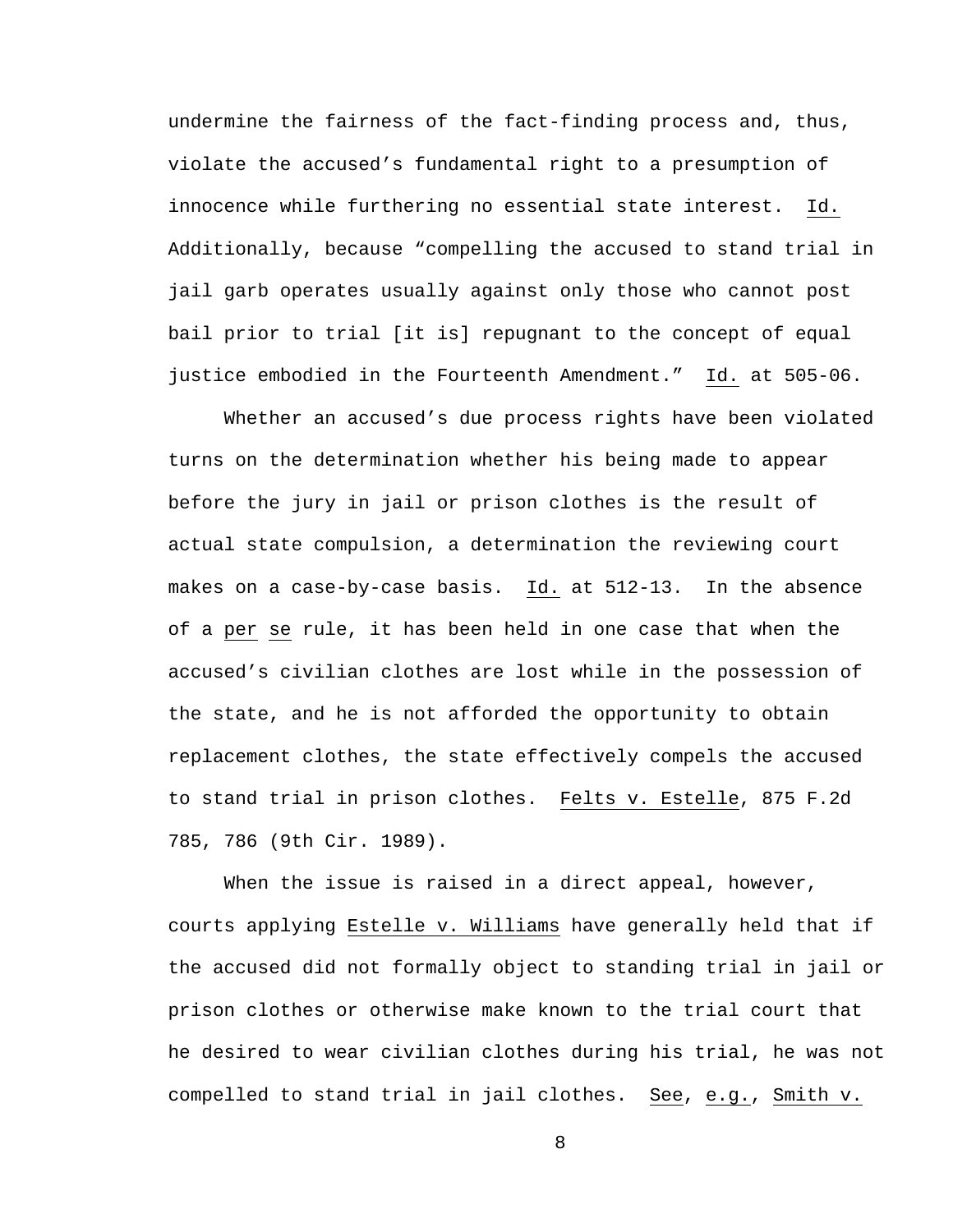United States, 182 F.3d 1023, 1025 (8th Cir. 1999); United States v. Martin, 964 F.2d 714, 719 (7th Cir. 1992). In other words, "[b]ecause the 'particular evil proscribed' is compulsion," a defendant must properly object to being compelled to appear before the jury in prison clothes, and the failure to do so in a timely fashion will constitute a waiver of the issue for the purposes of trial and direct appeal. United States v. Hurtado, 47 F.3d 577, 581 (2d Cir. 1995) (citing Estelle v. Williams, 425 U.S. at 507-10); see also Martin, 964 F.2d at 719.

The issue presented in this habeas proceeding is not whether Jackson waived an objection to being compelled to stand trial before the jury in jail clothes. Rather, the issue is whether the representation of Jackson's counsel "fell below an objective standard of reasonableness" and that counsel's errors were "so serious that counsel was not functioning as the 'counsel' guaranteed the defendant by the Sixth Amendment," and, if so, whether that "deficient performance prejudiced the defense," meaning that "counsel's errors were so serious as to deprive the defendant of a fair trial." Strickland, 466 U.S. at 687-88. Thus, the fact that counsel's failure to object to Jackson's appearing before the jury in jail clothes acted as a waiver of that issue on direct appeal does not preclude this habeas appeal.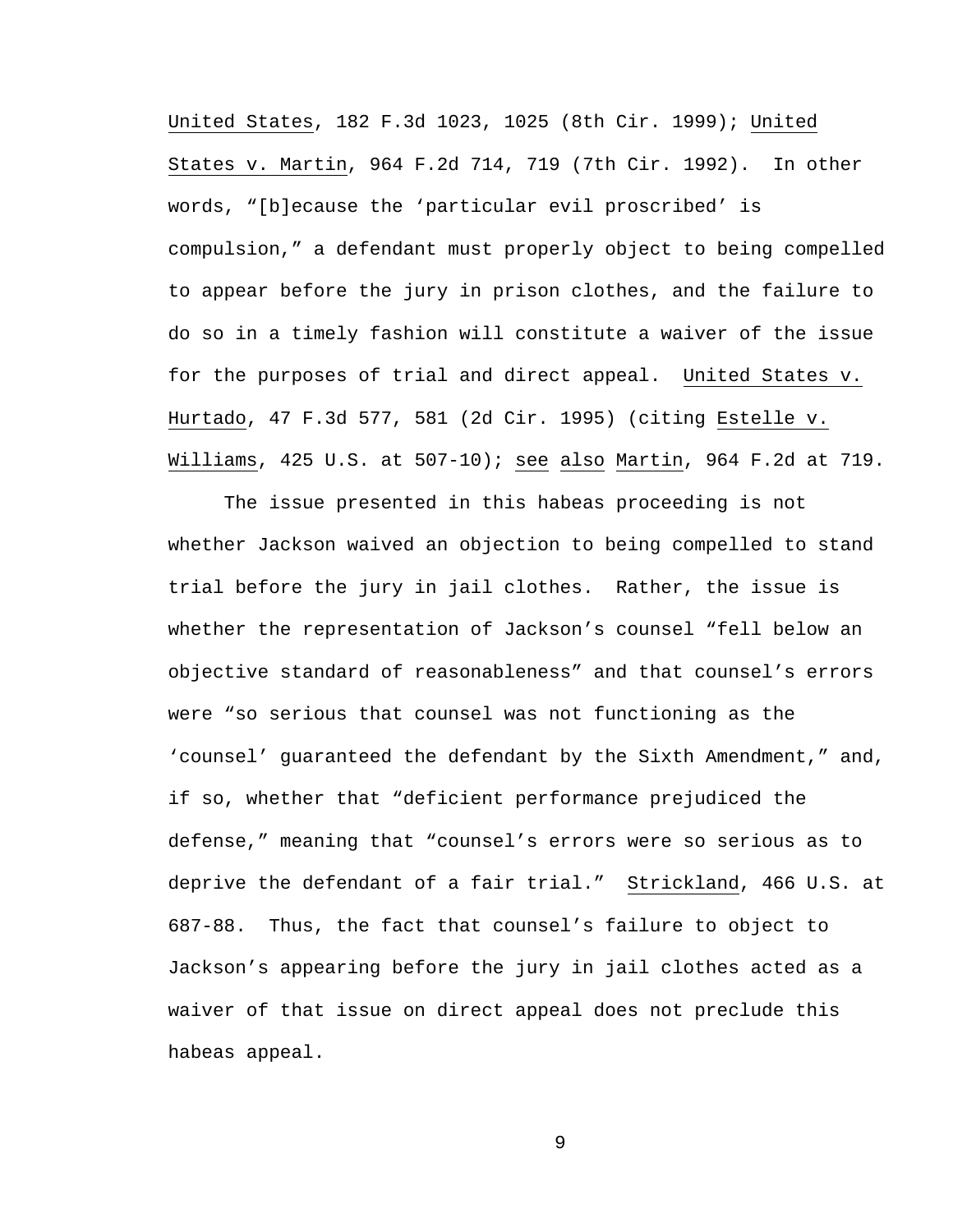In Estelle v. Williams, the issue whether the failure of the accused's counsel to object to the accused standing trial in jail clothes fell below an objective standard of reasonableness for effective representation was not at issue. But see 425 U.S. at 534-35 (Brennan, J., dissenting) (noting that issue of ineffective assistance of counsel was raised, but not addressed, by the lower courts). Nonetheless, the Supreme Court opined that an accused and his counsel might affirmatively choose to have the accused appear in jail clothes as a tactical decision in the hope of eliciting sympathy from the jury. Under such circumstances, the resulting waiver of the accused's right not to be required to stand trial in jail clothes would be objectively reasonable. Estelle v. Williams, 425 U.S. at 508.

Claims for habeas relief also have been denied on the basis that the record reflected an affirmative decision by counsel and/or the accused to have the accused appear before the jury in jail clothes. See, e.g., Demurjian v. State, 727 So.2d 324, 327 (Fla. Ct. App. 1999); see also Garcia v. Beto, 452 F.2d 655, 656 (5th Cir. 1971) (pre-Estelle v. Williams decision holding that counsel's affirmative decision to have accused appear before jury in jail clothes was objectively reasonable); State v. Buttner, 489 So.2d 970, 975 (La. Ct. App. 1986) (denying ineffective assistance claim on direct appeal based on trial strategy of having accused appear before jury in jail clothes).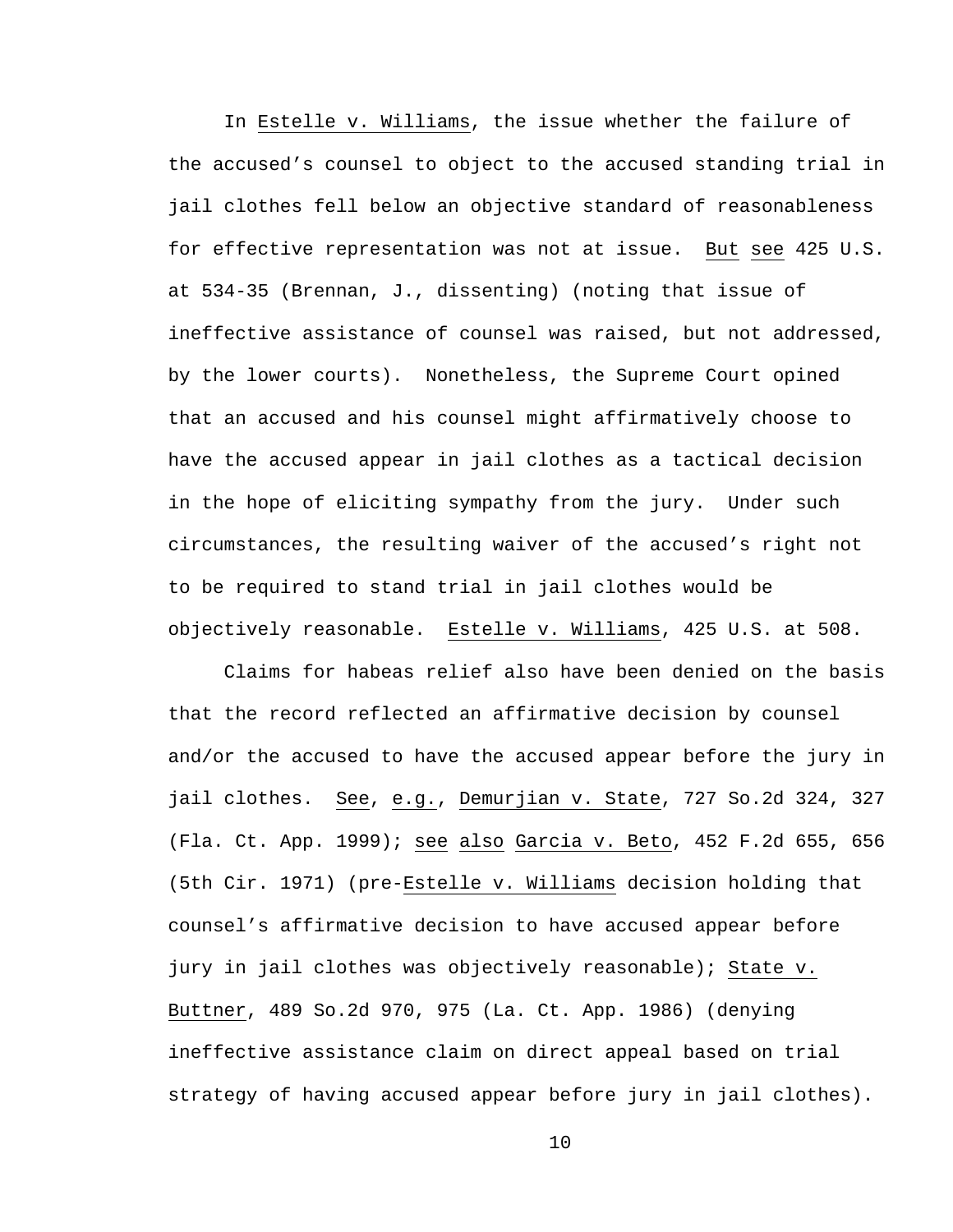However, where the record does not disclose an affirmative decision for the accused to appear before the jury in jail clothes as part of a trial strategy, the failure of counsel to object to that circumstance has been held to fall below the objective standard for reasonableness for effective legal representation. See, e.g., Felts, 875 F.2d at 786; Gaito v. Brierly, 485 F.2d 86, 88-90 & n.3 (3rd Cir. 1973); Lewis v. State, 864 So.2d 1211, 1212 (Fla. Ct. App. 2004); Ex parte Clark, 545 S.W.2d 175, 177 (Tex. Crim. App. 1977); see also Hernandez v. Beto, 443 F.2d 634, 637 (5th Cir. 1971) (pre-Estelle v. Williams decision rejecting "strategic decision" argument and awarding habeas relief where record did not support government's contention that accused affirmatively refused to wear civilian clothes).

We find no support in the record of the present case for the circuit court's conclusion that Jackson's counsel affirmatively chose not to object to Jackson being tried before the jury in a jail-issued jumpsuit. Counsel's affidavit merely states that she perceived that Jackson was "most anxious to have these matters resolved quickly." However, counsel was also aware that Jackson was equally anxious to have civilian clothes to wear at his trial. Moreover, it is clear that Jackson intended to testify and that his credibility would be at issue. Accordingly, we conclude that the decision to permit the trial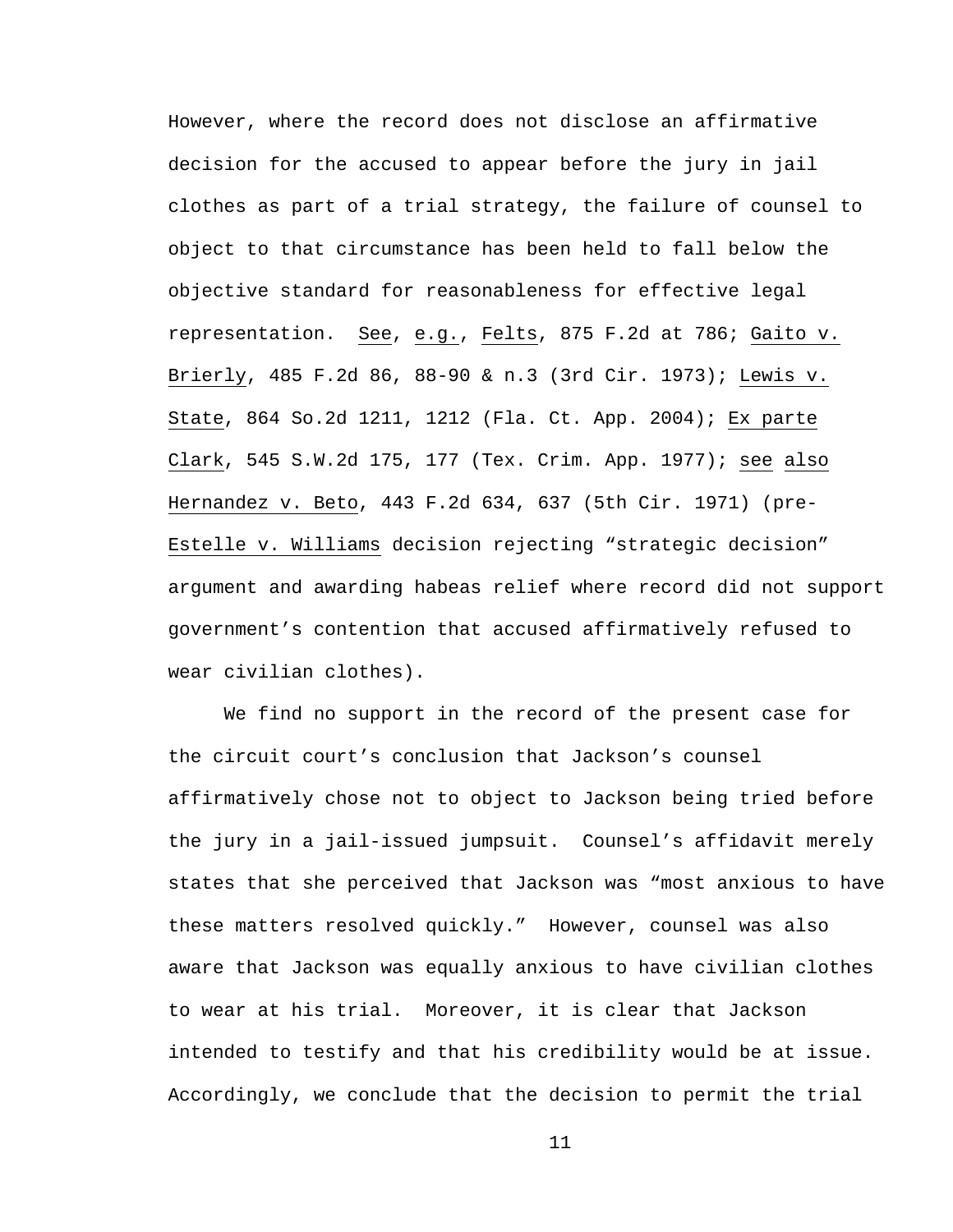to go forward without objecting to Jackson being attired in jail clothes was not the result of a strategic decision reached by counsel after consultation with her client.

The record in this case affirmatively establishes that jail personnel misplaced Jackson's civilian clothes, failed to locate them, and failed to provide him with the means to obtain civilian clothes prior to his trial. Those circumstances coupled with the nominal effort, at best, of his counsel to obtain civilian clothes for Jackson despite her awareness of his desire not to stand trial before the jury in jail clothes, clearly mandate the conclusion that Jackson was unlawfully compelled to stand trial before the jury in jail clothes. In light of the well-established law under Estelle v. Williams, its precursors and its progeny, that an accused has the constitutional right not to be compelled to stand trial before a jury in jail clothes such as those worn by Jackson in this case, it is self-evident that the failure of Jackson's counsel to raise an objection at the outset of Jackson's trial fell below the objective standard of reasonableness for effective assistance of counsel as provided by the Sixth Amendment. Accordingly, we hold that Jackson has satisfied the "performance" prong of the test under Strickland.

Under Strickland, of course, a finding that counsel's representation of a defendant fell below the objective standard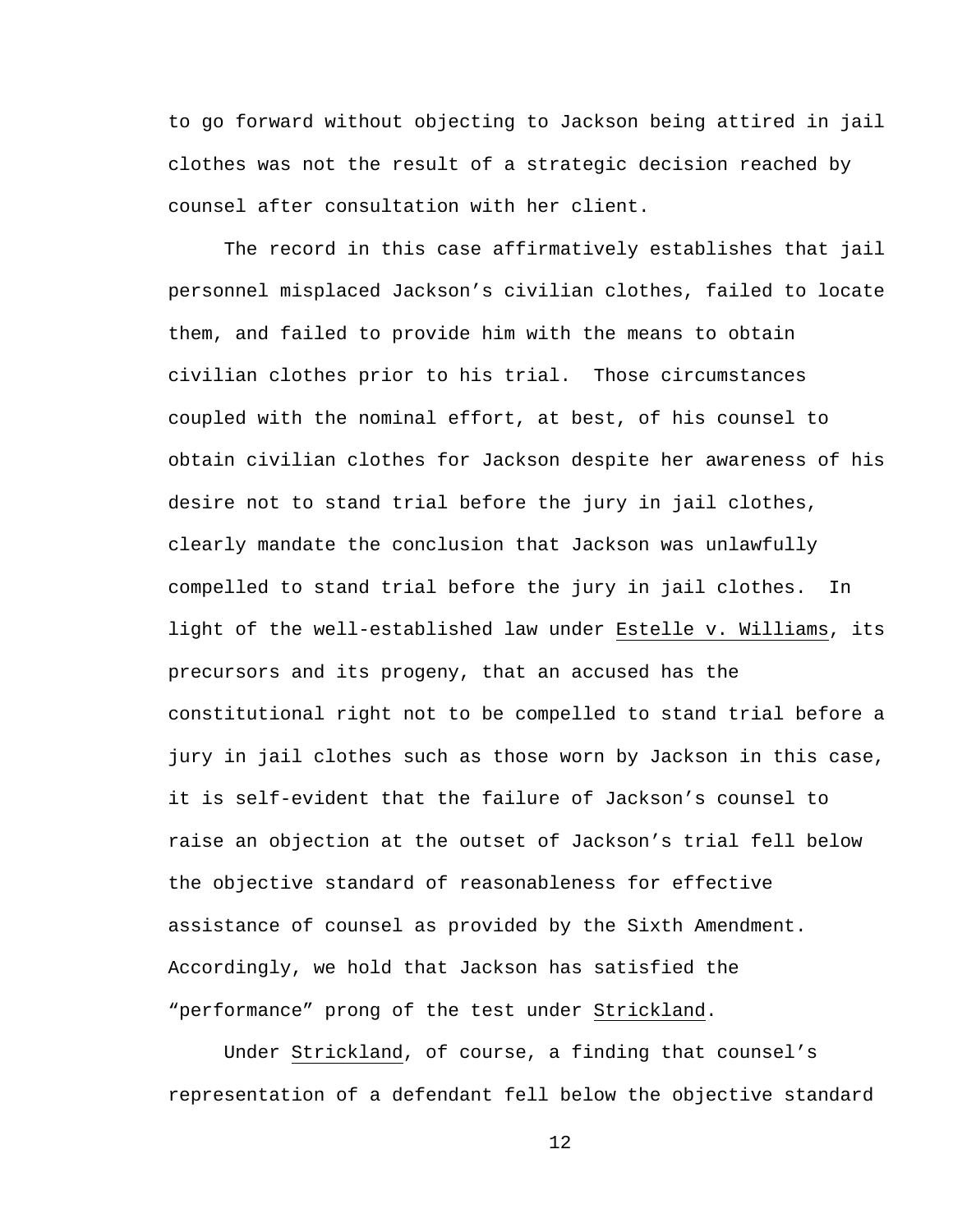of reasonableness, standing alone, is insufficient to warrant the granting of habeas relief. Rather, "[e]ven if a defendant shows that particular errors of counsel were unreasonable . . . the defendant must show that they actually had an adverse effect on the defense." Strickland, 466 U.S. at 693; accord Hedrick v. Warden, 264 Va. 486, 496, 570 S.E.2d 840, 847 (2002); Moore v. Hinkle, 259 Va. 479, 487, 527 S.E.2d 419, 423 (2000); Murray v. Griffith, 243 Va. 384, 388, 416 S.E.2d 219, 221 (1992). Accordingly, we turn now to consider whether under the particular circumstances of this case Jackson has satisfied the so-called "prejudice" prong of the test under Strickland.

The Commonwealth contends that the evidence of Jackson's guilt was so overwhelming as to overcome any prejudice resulting from his being compelled to appear before the jury in the jailissued jumpsuit. We disagree. The Commonwealth's case was based primarily on the circumstantial evidence of Jackson being in possession of property recently stolen from Kenyon's home and his presence at or near that home on one occasion. Standing alone, this evidence would have been sufficient for the jury to have reasonably concluded that Jackson unlawfully broke and entered Kenyon's home and stole the items of personal property belonging to Kenyon and England that were subsequently found in his possession. The Commonwealth's evidence, however, did not stand alone. Granting Jackson a presumption of innocence, the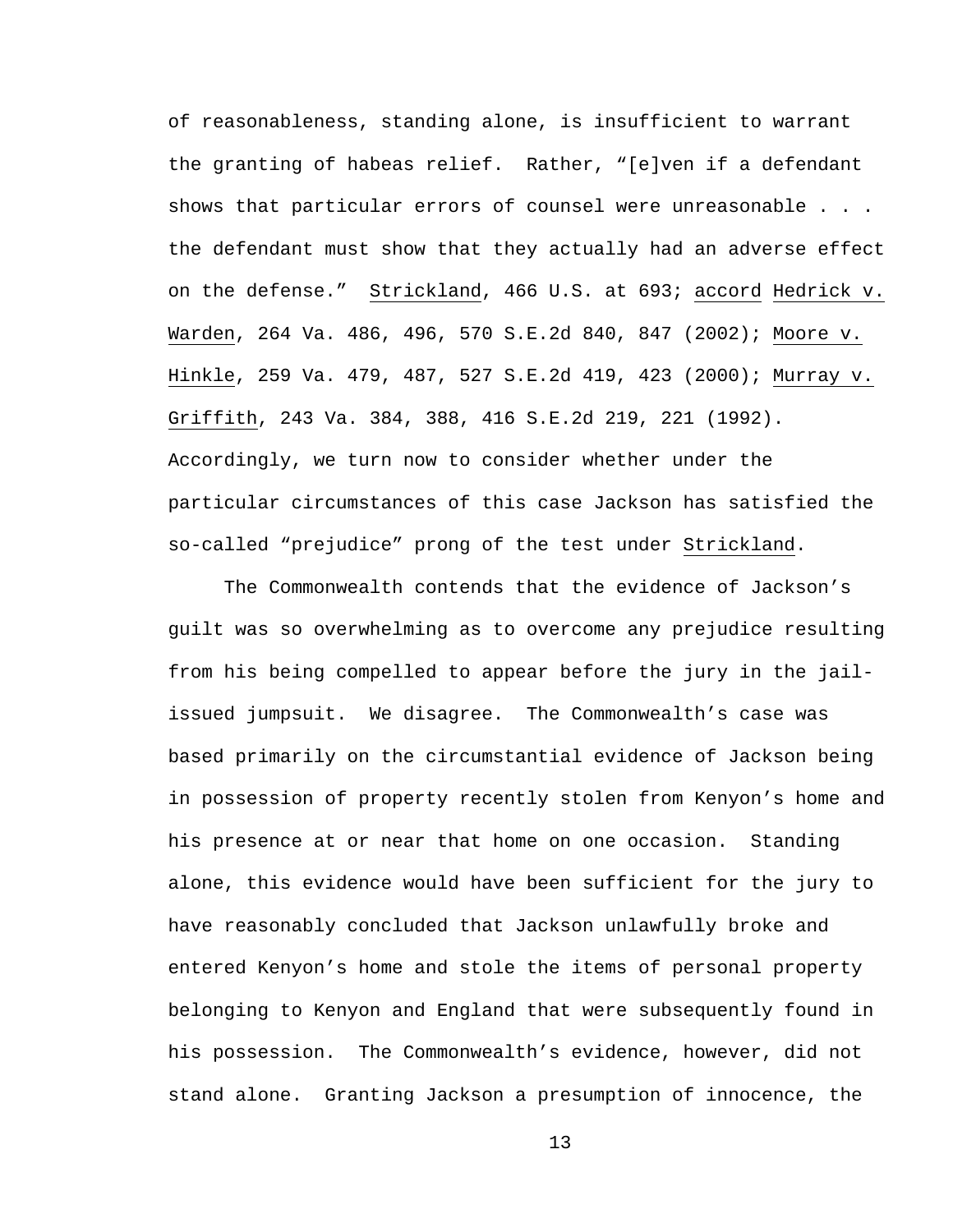jury was required to consider all of the evidence, including Jackson's trial testimony that, if accepted as truthful, would have established an innocent explanation for his presence at Kenyon's home and his subsequent possession of the stolen property. In this context, Jackson's credibility before the jury was a critical issue in the necessary determination of his guilt beyond a reasonable doubt. Indeed, his entire defense depended upon the jury's favorable consideration of his credibility.

We have not previously had occasion to consider the impact upon a criminal trial of an accused being compelled to stand trial before a jury in jail or prison clothes. $^2$  That fact alone suggests the sensitivity and respect by the bench and bar of this Commonwealth for an accused's right to a fair trial and, thus, that the incidence of such an occurrence is rightfully rare. Nevertheless, we find ample guidance in our resolution of this case, again from Estelle v. Williams. Our task is not to independently weigh the evidence presented by the Commonwealth

i<br>Li

 $^2$  We have, however, recognized that requiring an accused to appear before a jury in shackles may impermissibly prejudice an accused's right to a fair trial. See, e.g., Frye v. Commonwealth, 231 Va. 370, 381, 345 S.E.2d 267, 276 (1986). Additionally, the Court of Appeals has addressed the issue of an accused's appearance in shackles as affecting the accused's presumption of innocence. Martin v. Commonwealth, 11 Va. App. 397, 404, 399 S.E.2d 623, 627 (1990); Miller v. Commonwealth, 7 Va. App. 367, 371, 373 S.E.2d 721, 723 (1988).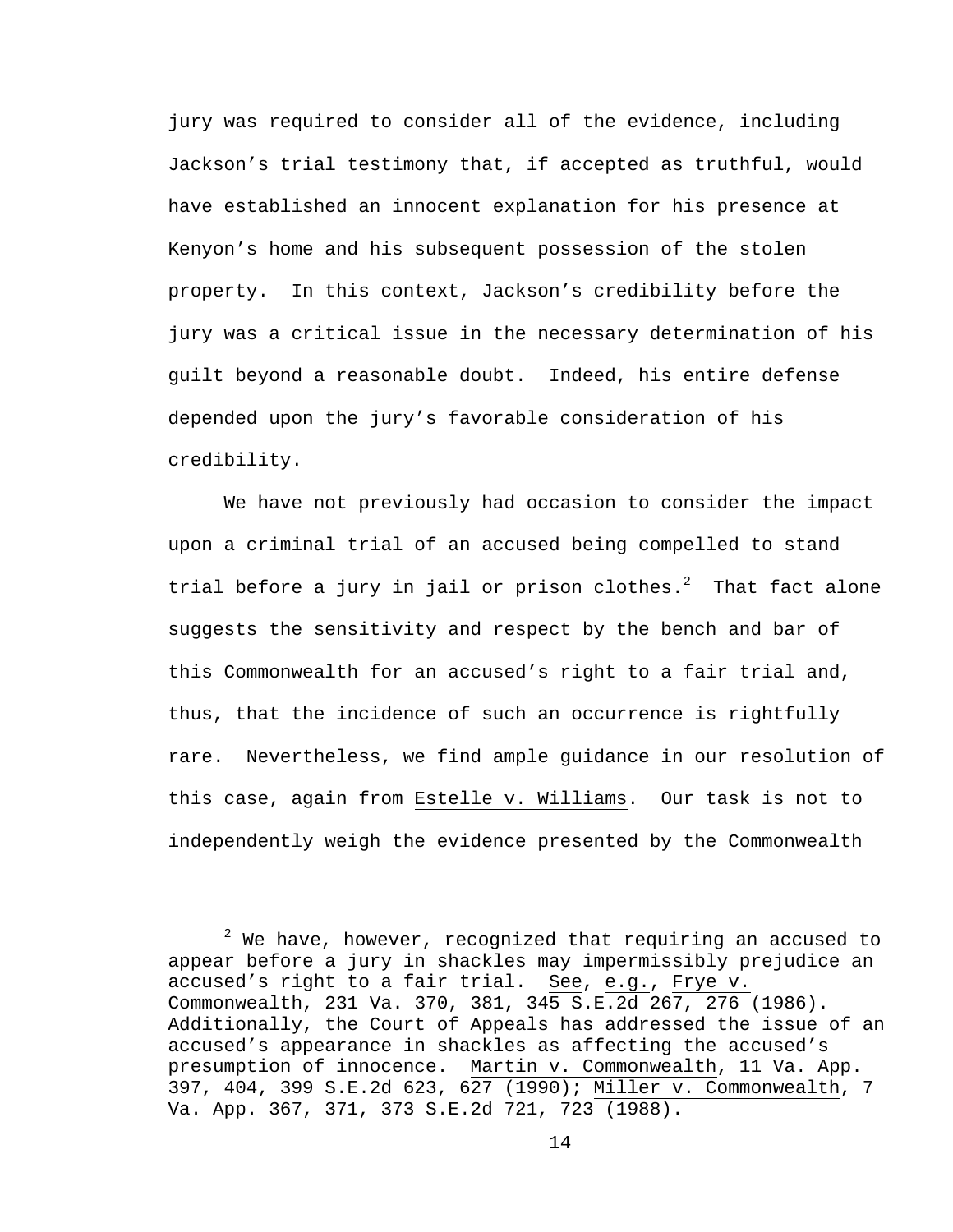and Jackson at the trial. We do not attempt to determine whether Jackson would have been a credible witness if he had not been compelled to appear before the jury in the jail-issued jumpsuit. Rather, we evaluate the likely effect of compelling Jackson to appear before the jury in that attire "based on reason, principle, and common human experience." Estelle v. Williams, 425 U.S. at 504.

It is difficult to conceive of a circumstance more likely to disadvantage an accused than compelling him to testify in his own defense to the jury while wearing jail clothes. Reason and common human experience dictate, at a minimum, that the accused's appearance in jail clothes is such a badge of guilt that it would render an accused's assertion of innocence less than fully credible to the jury. Beyond question, in our view, such an occurrence "is so likely to be a continuing influence throughout the trial that . . . an unacceptable risk is presented of impermissible factors coming into play." Id. at 505. Such an unacceptable risk in the form of denying Jackson a presumption of innocence is almost palpable under the circumstances of Jackson's case.

Thus, under the specific facts of this case, we hold that counsel's failure to object to Jackson being compelled to stand trial before the jury in jail clothes satisfies the prejudice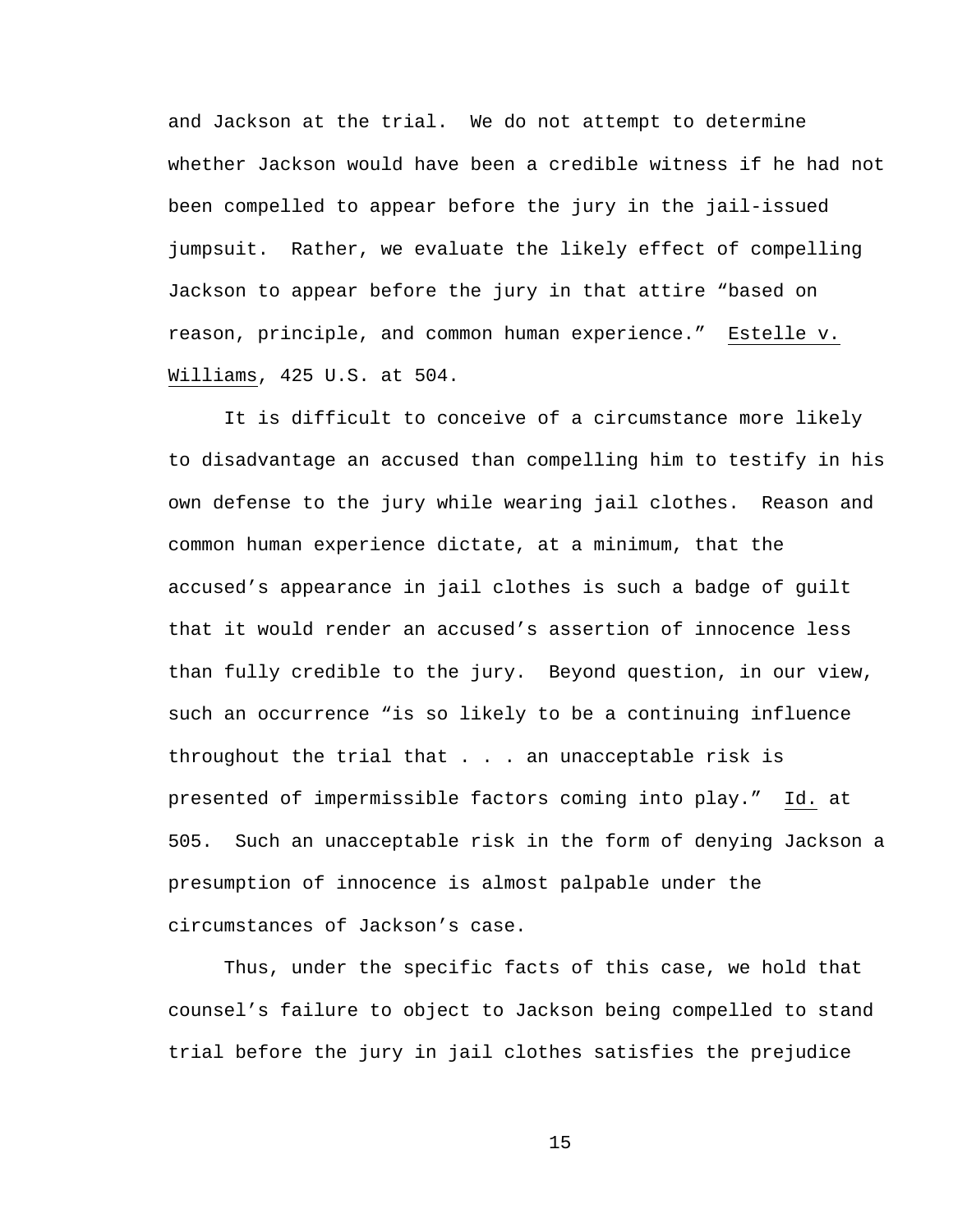prong of the test under Strickland in that counsel's failure prejudiced Jackson's right to a fair trial.<sup>3</sup>

## CONCLUSION

For these reasons, we hold that the circuit court erred in dismissing Jackson's petition for a writ of habeas corpus. Accordingly, we will reverse the judgment appealed from, set aside Jackson's convictions, and remand the case to the circuit court with directions to issue the writ of habeas corpus and grant Jackson a new trial on the indictments at issue if the Commonwealth be so advised.

### Reversed and remanded.

JUSTICE KINSER, with whom JUSTICE AGEE joins, dissenting.

To prevail on a claim of ineffective assistance of counsel in a petition for a writ of habeas corpus, a convicted defendant must satisfy the two-part test set out in Strickland v. Washington, 466 U.S. 668, 687 (1984), i.e., "that counsel's performance was deficient" and "that the deficient performance prejudiced the defense." Id. I conclude that the convicted defendant in this case, Paradice Carnell Jackson, II, failed to establish the prejudice prong of the Strickland test. Jackson

 $\overline{\phantom{0}}$ 

<sup>&</sup>lt;sup>3</sup> Because we conclude that Jackson's right to a fair trial was unlawfully prejudiced during the guilt-determination phase of his trial, we need not consider whether that constitutional right was infringed upon during the sentencing phase of Jackson's trial.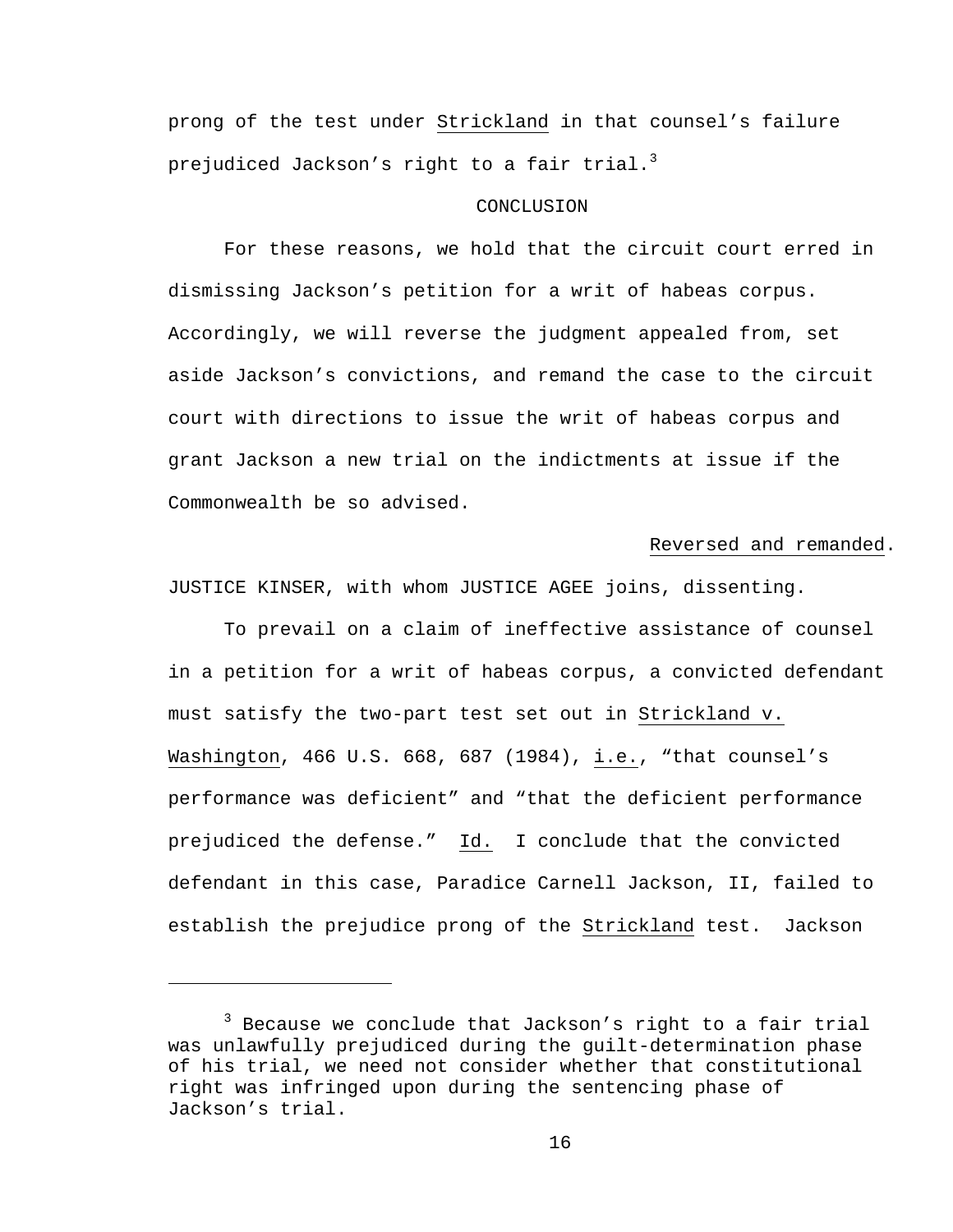did not prove "that there is a reasonable probability that, but for counsel's [alleged] unprofessional error[], the result of the proceeding would have been different." Id. at 694. Thus, I respectfully dissent.

In deciding a claim of ineffective assistance of counsel, it is not always necessary to decide "whether counsel's performance was deficient before" determining whether a defendant suffered prejudice as a result of counsel's alleged errors. Id. at 697. As the Supreme Court stated in Strickland, "[i]f it is easier to dispose of an ineffectiveness claim on the ground of lack of sufficient prejudice, . . . that course should be followed." Id.; see also Yarbrough v. Warden, 269 Va. 184, 197, 609 S.E.2d 30, 38 (2005). Because that is true in this case, I will address only the prejudice prong of the Strickland two-part test.

The majority holds that counsel's failure to object to Jackson's being tried before a jury while wearing "jail clothes" satisfies the prejudice prong of the Strickland test. The majority reaches that conclusion by "evaluat[ing] the likely effect of compelling Jackson to appear before the jury in that attire 'based on reason, principle, and common human experience' " (quoting Estelle v. Williams, 425 U.S. 501, 504 (1976)). The appropriate test for prejudice, however, is not the "likely effect" of counsel's alleged deficient performance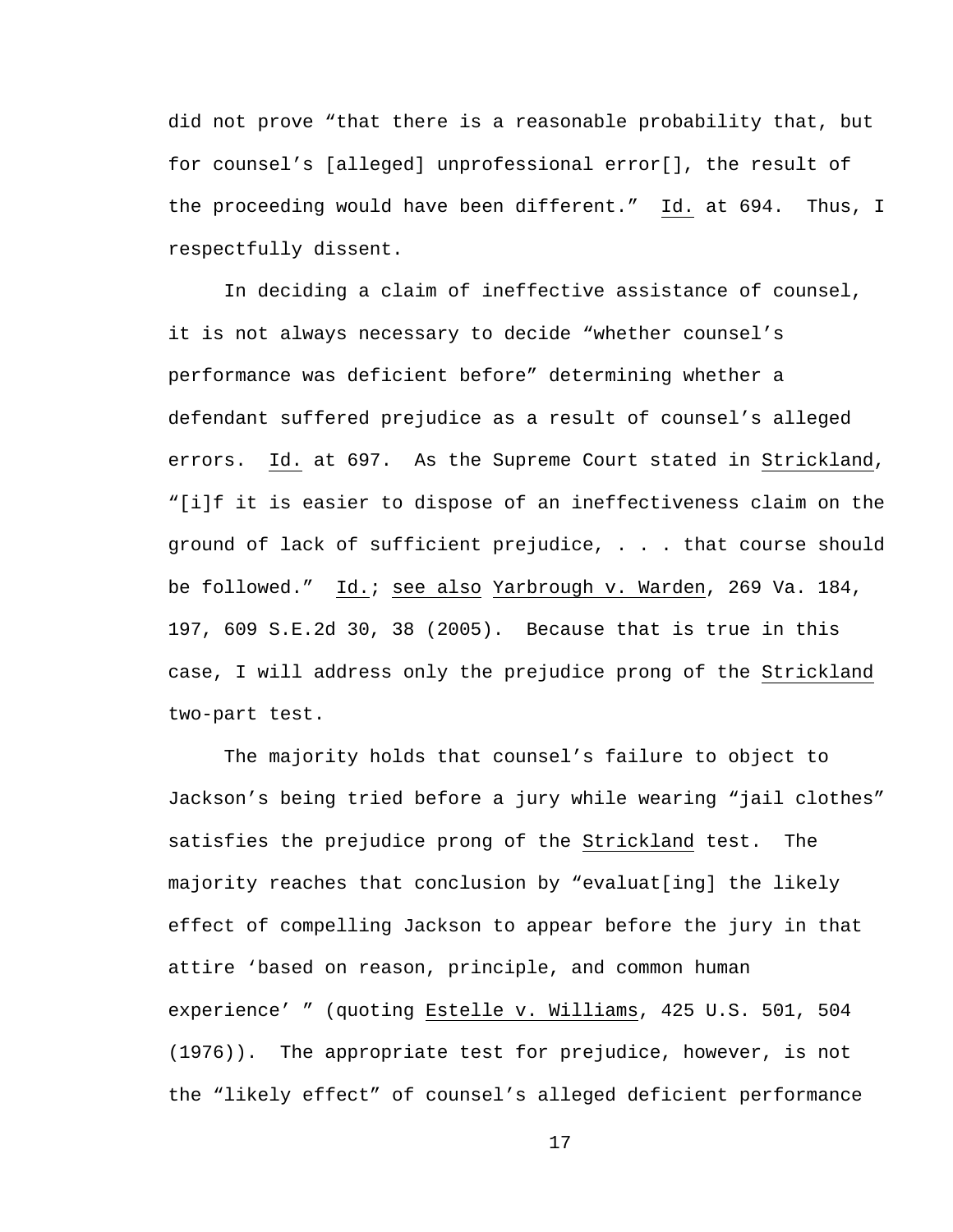but whether "there is a reasonable probability that, but for counsel's unprofessional errors, the result of the proceeding would have been different. A reasonable probability is a probability sufficient to undermine confidence in the outcome." Strickland, 466 U.S. at 694. This well-established test enunciated in Strickland is the one I will apply, as this Court has done on many occasions. See, e.g. Yarbrough, 269 Va. at 196, 609 S.E.2d at 37; Lovitt v. Warden, 266 Va. 216, 249, 585 S.E.2d 801, 820 (2003), cert. denied, 541 U.S. 1006 (2004); Sheikh v. Buckingham Corr. Ctr., 264 Va. 558, 564, 570 S.E.2d 785, 788 (2002); Williams v. Warden, 254 Va. 16, 23, 487 S.E.2d 194, 198 (1997).

Since Jackson challenges his convictions, "the question," in assessing prejudice, "is whether there is a reasonable probability that, absent the errors, the factfinder would have had a reasonable doubt respecting guilt." Strickland, 466 U.S. at 695. In answering that question, "a court hearing an ineffectiveness claim must consider the totality of the evidence before the judge or jury," id., and "must ask if the defendant has met the burden of showing that the decision reached would reasonably likely have been different absent the errors." Id. at 696. The burden of a convicted defendant attacking a judgment of conviction in a habeas corpus proceeding is to prove the allegations asserted in the petition by a preponderance of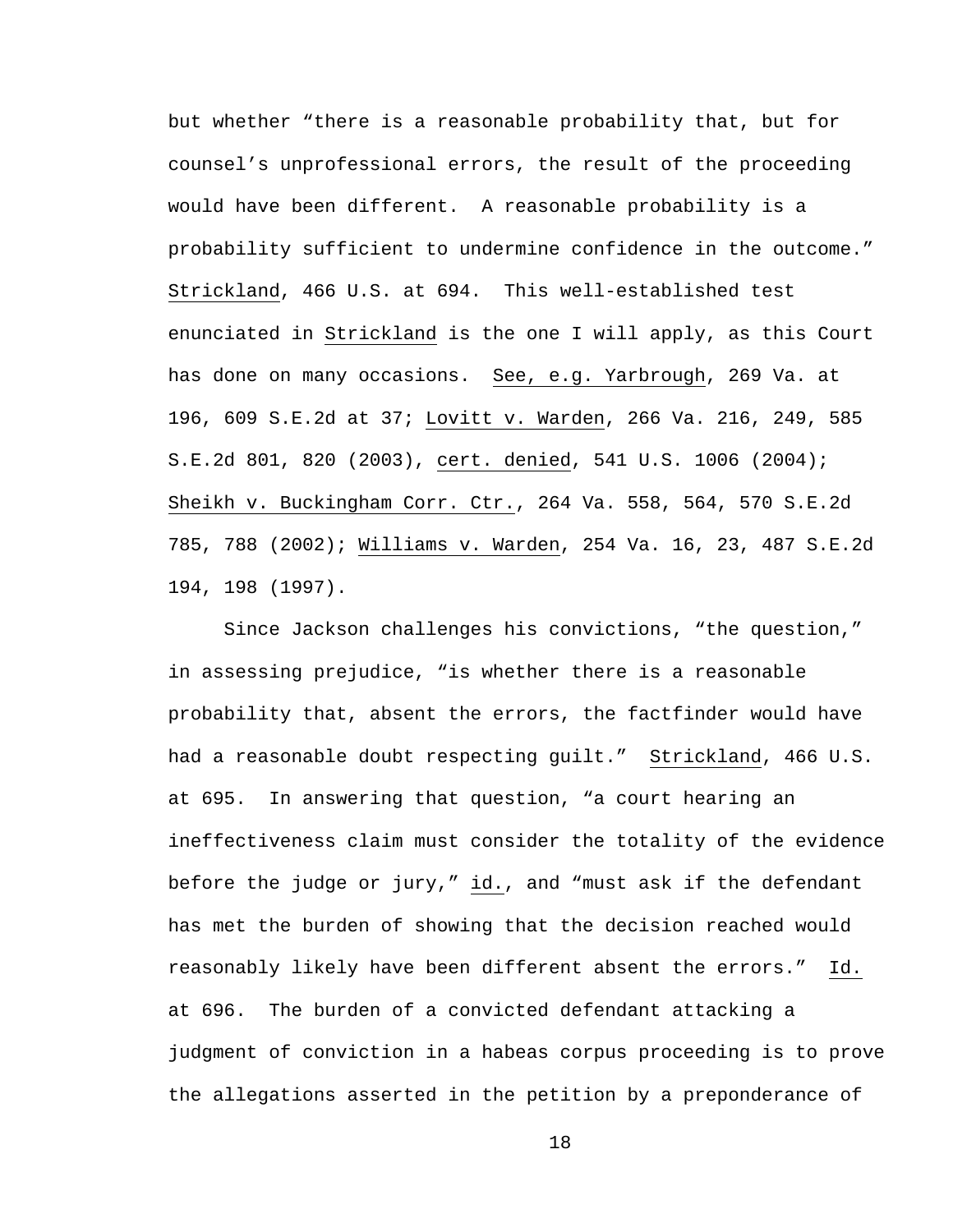the evidence. Green v. Young, 264 Va. 604, 608, 571 S.E.2d 135, 138 (2002); Curo v. Becker, 254 Va. 486, 489, 493 S.E.2d 368, 369 (1997).

In the case before us, the overwhelming evidence of Jackson's guilt demonstrates that there is not a reasonable probability that, but for his counsel's failure to object to his wearing of "jail clothes," the jury's verdict would have been different. The evidence at trial showed that the home of Darlene A. Kenyon was burglarized on two occasions in March 2000. Pawnshop records containing Jackson's signature and physical description established that, on March 8, 2000, he sold a television to the pawnshop operator. A deputy sheriff later determined that the television had been stolen from the Kenyon home.

In the early morning hours of March 9, 2000, another deputy sheriff, C. W. Reed, attempted to stop a vehicle for traveling at a rate of speed in excess of the posted speed limit. Deputy Reed had to pursue the vehicle for approximately ten miles before it stopped. The driver then fled on foot until he was apprehended about 100 yards from the vehicle. Jackson was later identified as the driver. The vehicle was impounded and subsequently searched pursuant to a search warrant. During the search, items of personal property were found in the vehicle's trunk. Several of those items were identified as having been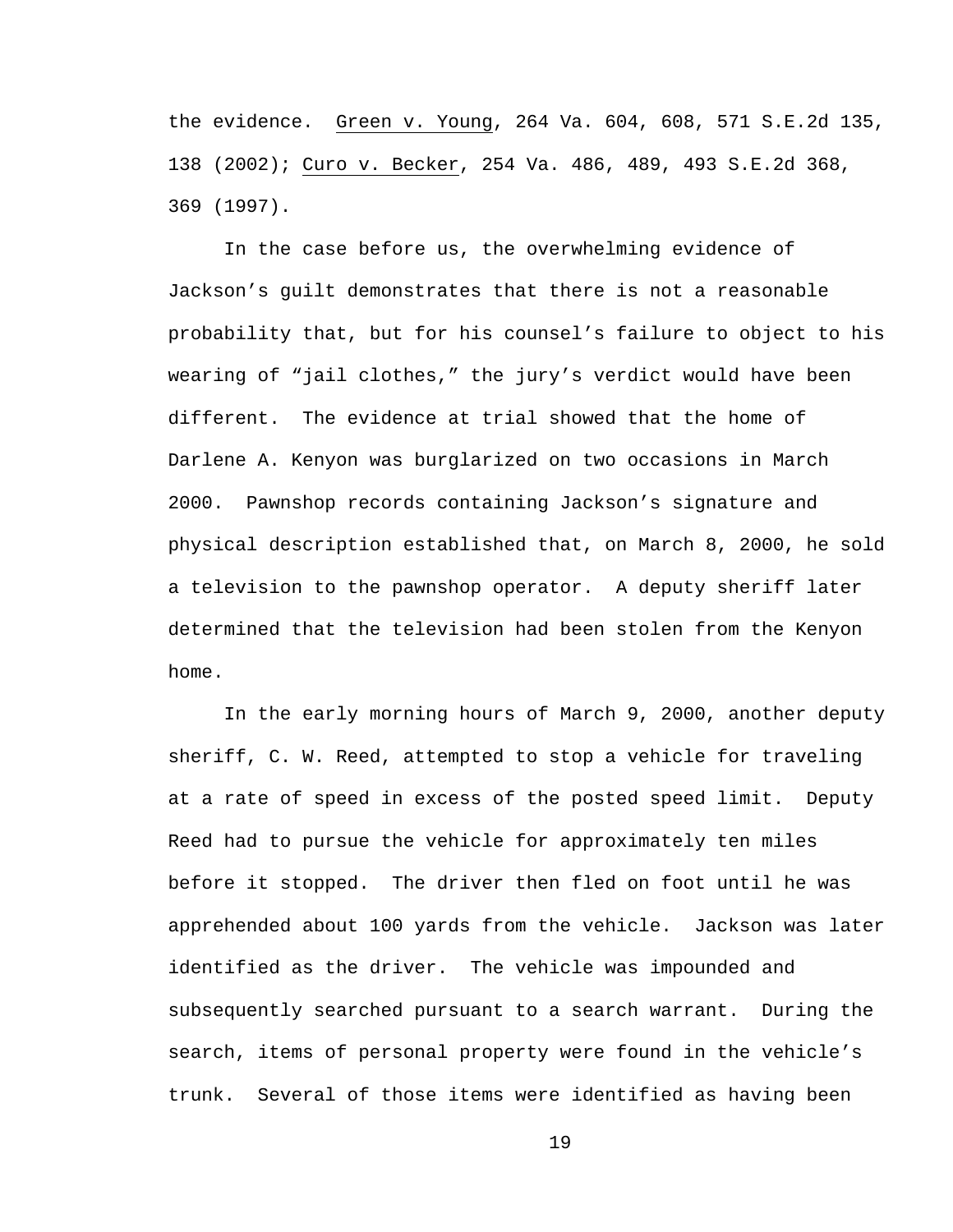stolen from the Kenyon home and belonging to either Kenyon or her friend, Cheryl England. Some of the personal property in the trunk that did not belong to either woman included a pair of black gloves, two flashlights, two screwdrivers, and a pair of pliers, which were obviously tools that could be used in a burglary.

Continuing, on the evening of March 26, 2000, Michael G. Hunt, who lived next to the Kenyon residence, saw lights blink on and off a couple of times in the Kenyon house and then heard "banging" noises coming from it. Hunt then walked toward the house with a flashlight and wrote down the license plate number of a vehicle that was sitting in the Kenyon driveway. As his wife was calling the police to report what Hunt had observed, the vehicle backed out of the driveway and proceeded along a road with its lights off.

About 10 minutes after receiving a police dispatch to be on the lookout for the vehicle Hunt had seen in the Kenyon driveway, Deputy David M. Stout, Jr., executed a traffic stop on that same vehicle. Jackson was sitting in the back seat of the vehicle next to a "really big" box speaker. Kenyon later identified that speaker along with another speaker and a vacuum cleaner, which were both found in the trunk of the vehicle, as property stolen from her home.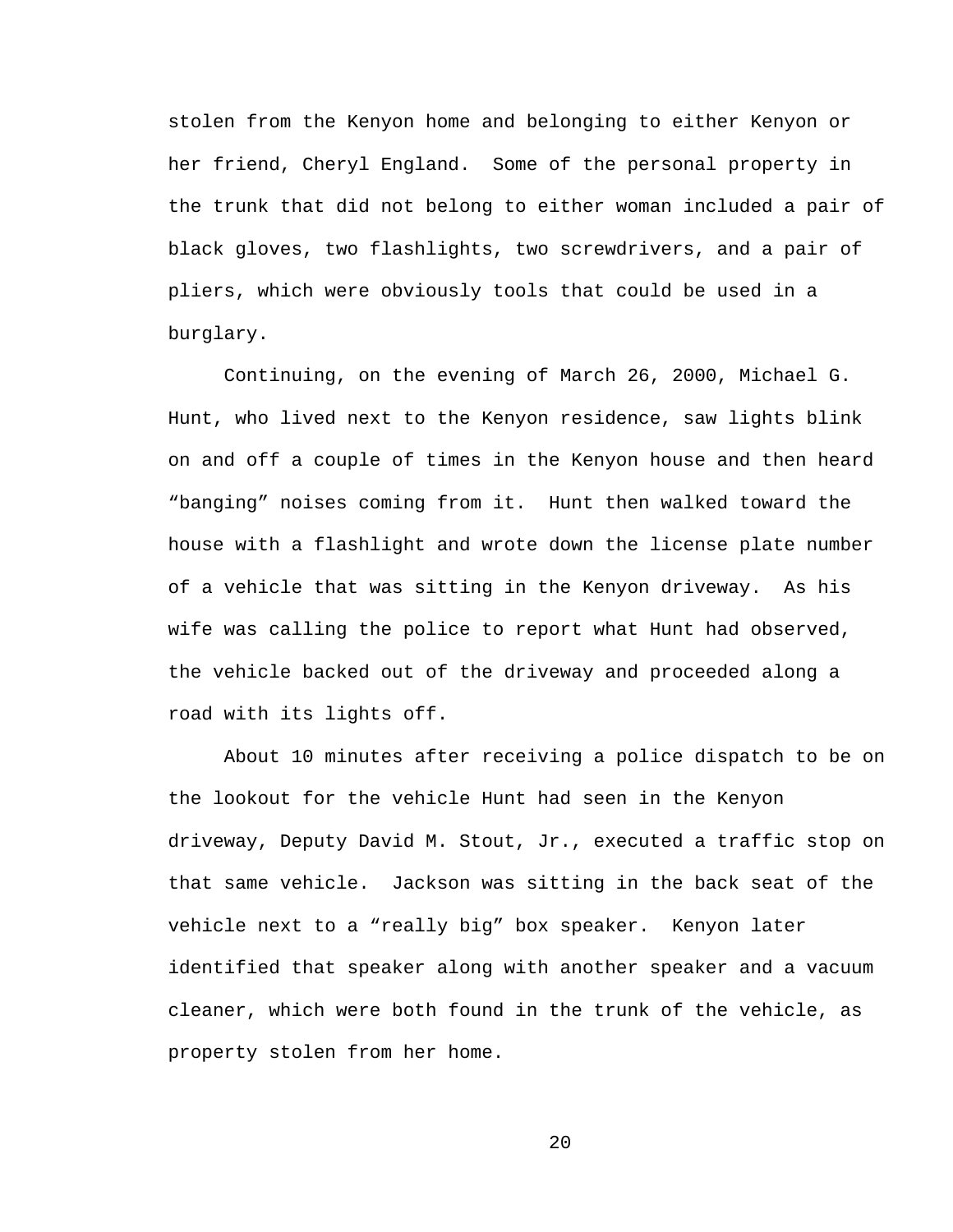The evidence against Jackson does not end here. He also confessed to the crimes, a fact the majority does not mention. After the impounded vehicle had been searched and some of the stolen property recovered, a police detective, John W. Shelton, III, talked with Jackson and asked him where the remaining stolen property was located. Jackson responded that "the only . . . stolen property that he was aware of was the stolen property that was in he [sic] and [the] other person's possession the night they were pulled over and stopped by Deputy Stout." During that interview, Jackson changed his version of the events several times when confronted with inaccuracies in his statements. He eventually confessed, orally and in a written statement, to stealing two speakers, a vacuum cleaner, an answering machine, two televisions, and two video-cassette recorders. He also admitted to entering the Kenyon home on the second occasion.<sup>\*</sup>

At trial, Jackson denied knowing that the television he sold at the pawnshop and the items found in the two vehicles were stolen. He also claimed that he did not enter the Kenyon home on March 26, 2000 but merely sat in a vehicle outside the

i<br>Li

<sup>∗</sup> Jackson also maintained that he did not know anyone lived at the Kenyon home and thought it was abandoned. His assertion that he entered the home through the unlocked front door was not consistent with the physical evidence showing that the home had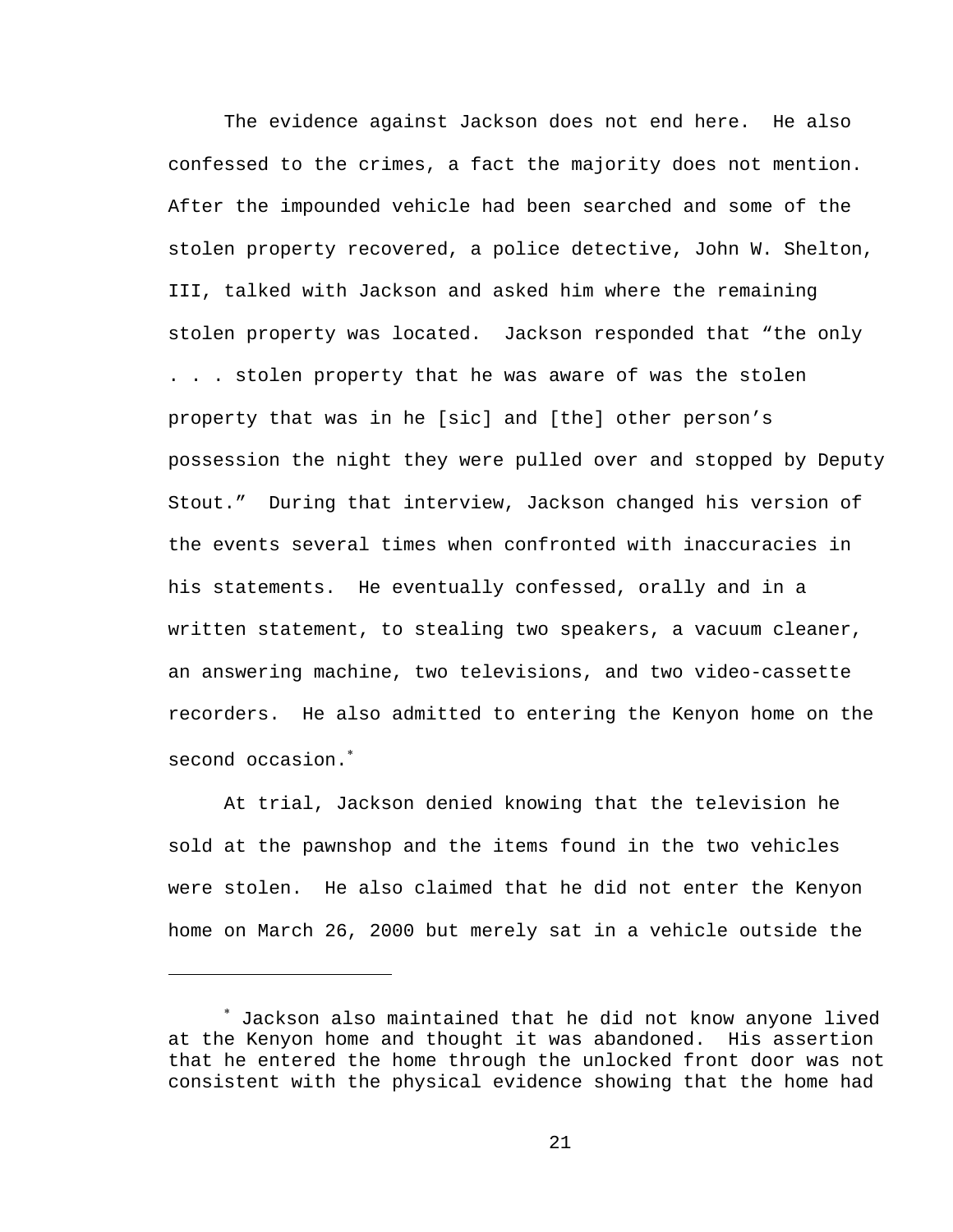house. When asked why he thought he and his companions were at that particular residence, Jackson responded, "I was just out trying to clear my head, because I had had an altercation with the female that I was with at the time." Finally, he testified that he gave four different statements to Detective Shelton "[o]ut of fear."

Given this evidence of Jackson's guilt and the nature of his explanations for why he was in possession of stolen property and present at the Kenyon house, Jackson's credibility, contrary to the majority's view, was not "a critical issue in the necessary determination of his guilt beyond a reasonable doubt." Considering the totality of the evidence before the jury, I conclude that Jackson did not carry his burden to show that, absent his counsel's alleged error, "the decision reached would reasonably likely have been different." Strickland, 466 U.S. at 696; see also, French v. State, 778 N.E.2d 816, 826 (Ind. 2002) (evidence against the defendant was clear and he was therefore not prejudiced by appearing in jail clothes); State v. King, 804 So. 2d 57, 61 (La. Ct. App. 2001) (defendant was unable to show that counsel's failure to object to his wearing prison clothing amounted to prejudice where evidence of his guilt was overwhelming); State v. Kachovee, 2001 Ohio 2382, at \*13–14

been broken into. The basement door had a broken window, and

 $\overline{\phantom{0}}$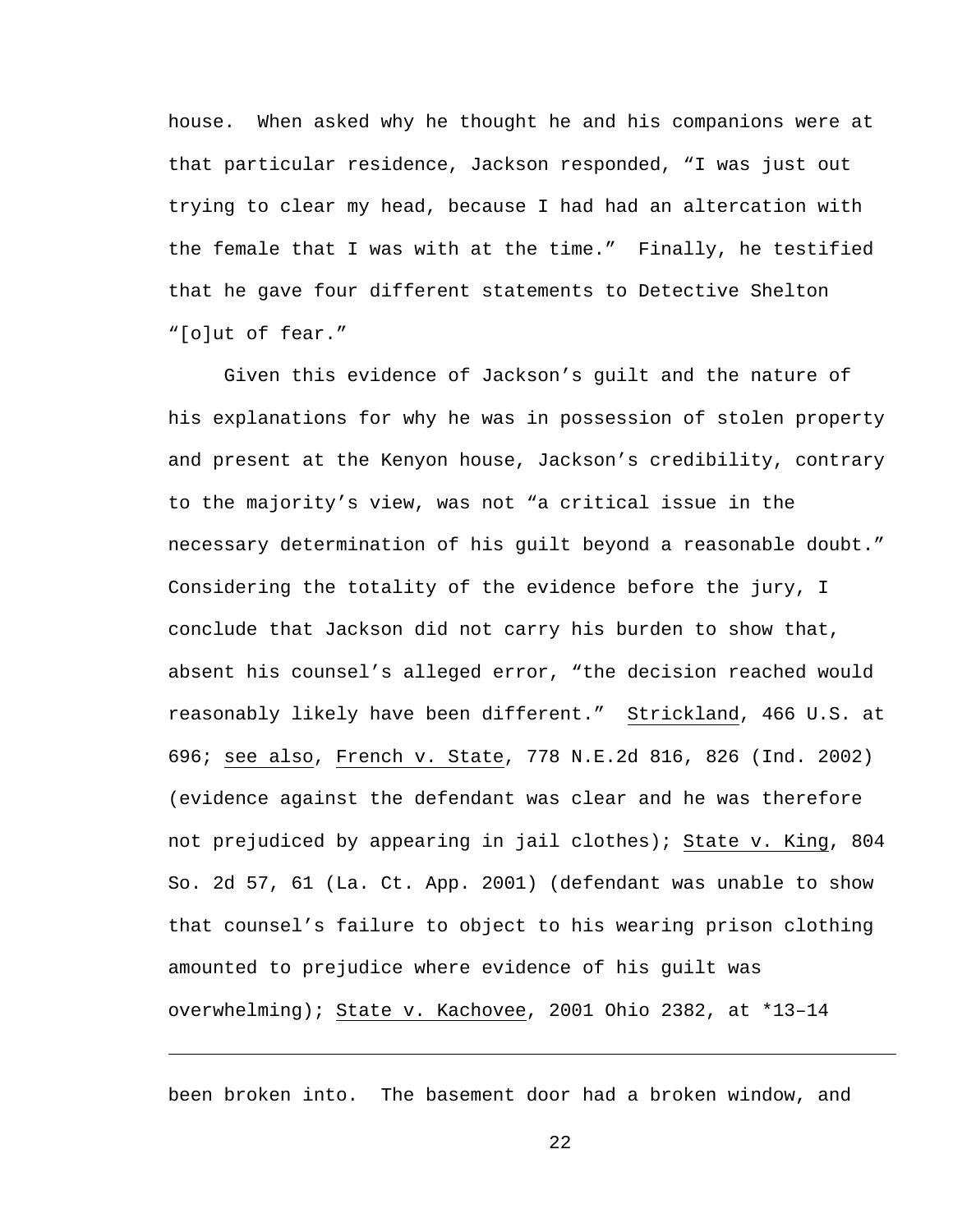(Ohio Ct. App. 2001) (failure of counsel to object to defendant wearing prison clothing did not meet the prejudice standard in Strickland where there was ample evidence to support his conviction); Humbert v. South Carolina, 548 S.E.2d 862, 865-66 (S.C. 2001) (due to the overwhelming evidence against the defendant, he was not prejudiced under Strickland when counsel allowed him to appear at trial in a prison jumpsuit).

Likewise, Jackson did not show that there was a reasonable probability that, but for his counsel's alleged error, the result of the sentencing phase of his trial would have been different. Jackson had an extensive criminal history consisting of multiple prior felony and misdemeanor convictions. Notably, Jackson had been found guilty of rape, arson, burglary, petit larceny, brandishing a firearm and the unauthorized use of a vehicle. At the time of the commission of the crimes at issue, Jackson was on a probationary period requiring good behavior. In sentencing Jackson in accordance with the jury verdict, the trial court found that the sentence fixed by the jury was not disproportionate compared to the seriousness of the crimes, "particularly in light of Mr. Jackson's criminal history."

the garage door had a missing panel on the bottom.

i<br>Li